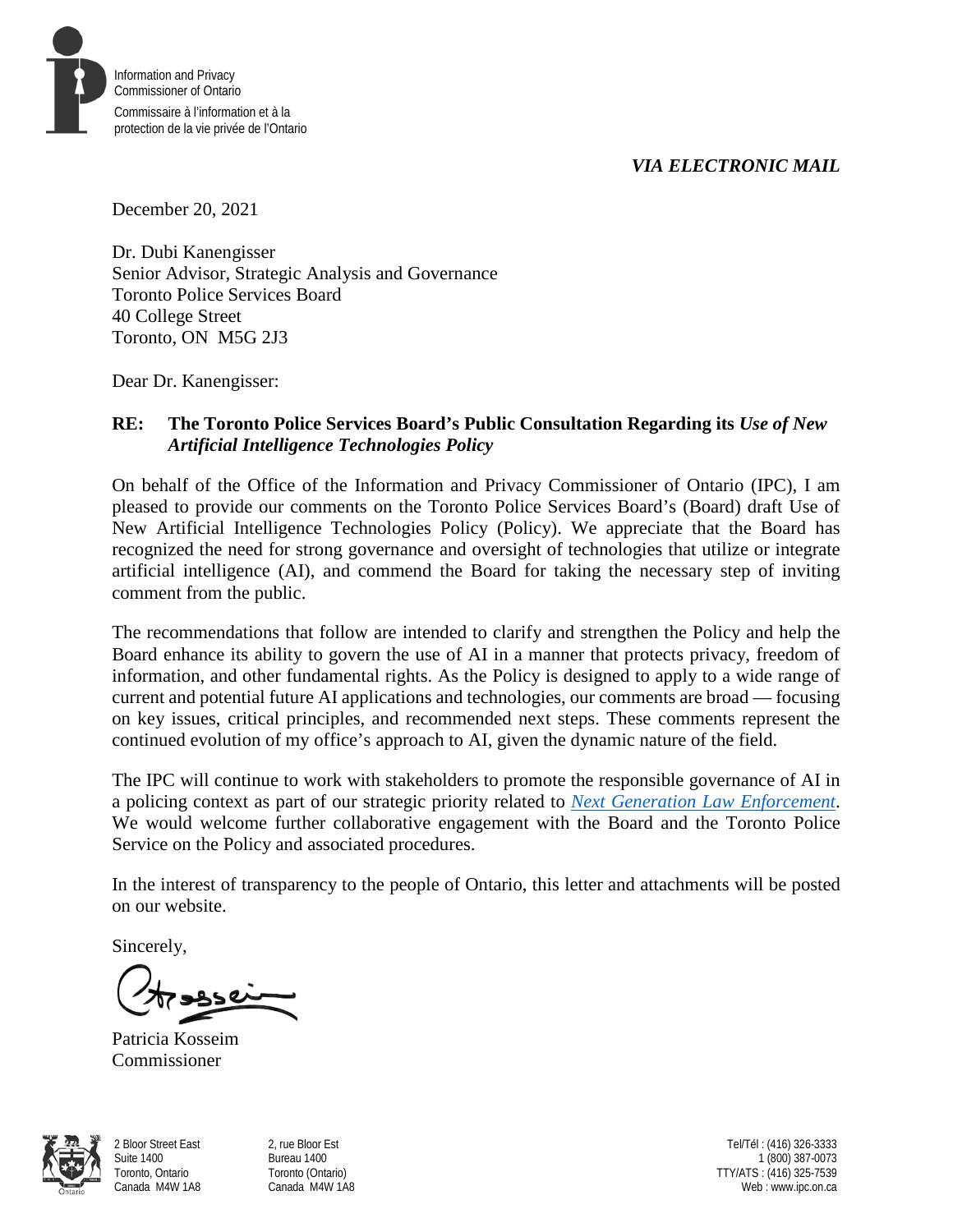# **Summary of IPC Recommendations to the Board**

#### **Clarifying the focus of the Policy**

*The Policy would be more effective with clear definitions and a clear scope. This clarity would help the Toronto Police Service (Service) to consistently interpret, apply and comply with the Policy, and help the public to understand the extent of the safeguards created by the Policy.*

- 1. Provide a short, clear definition of AI in plain language.
- 2. Clarify the definition of bias to focus on outcomes, rather than the cause of a biased output.
- 3. Include a section related to scope with criteria and examples about which types of AI Technologies and uses are in-scope and which are out of scope, and explicitly extend the application of the Policy to the use of AI Technologies (including free trials) by individual Service members in the course of their work.
- 4. Explicitly include in the Policy's scope of application AI that relies on de-identified information or information about groups or communities.
- 5. Clearly require the Service to assess AI Technologies that are already in use by the Service against the Policy's risk framework.
- 6. Regarding the risk assessment framework:
	- a) Clarify that the risk categories to be included in the risk rating scheme should be based on specific categories of harms, their severity and likelihood, rather than applications;
	- b) Require that risk assessments focus on the context in which AI technologies will be used, including how multiple AI systems may be used by the Service in ways that cumulatively may lead to new risks; and
	- c) Require that the stakeholders involved in the development of the risk rating scheme include members of impacted communities.

#### **Strengthening transparency, accountability and oversight**

*The Policy includes mechanisms designed to create transparency, accountability and oversight of the Service's use of AI. However, we recommend supplementary measures be adopted.*

- 7. Require a whistleblower mechanism for Service members to report violations of the Policy to the Board anonymously and securely.
- 8. Require a clear description of roles and responsibilities for conducting and participating in risk assessments under the Policy and direct the Service to ensure that there is interdisciplinary expertise and diverse perspectives involved, as well as reasonable time and resources to contribute to a robust assessment process.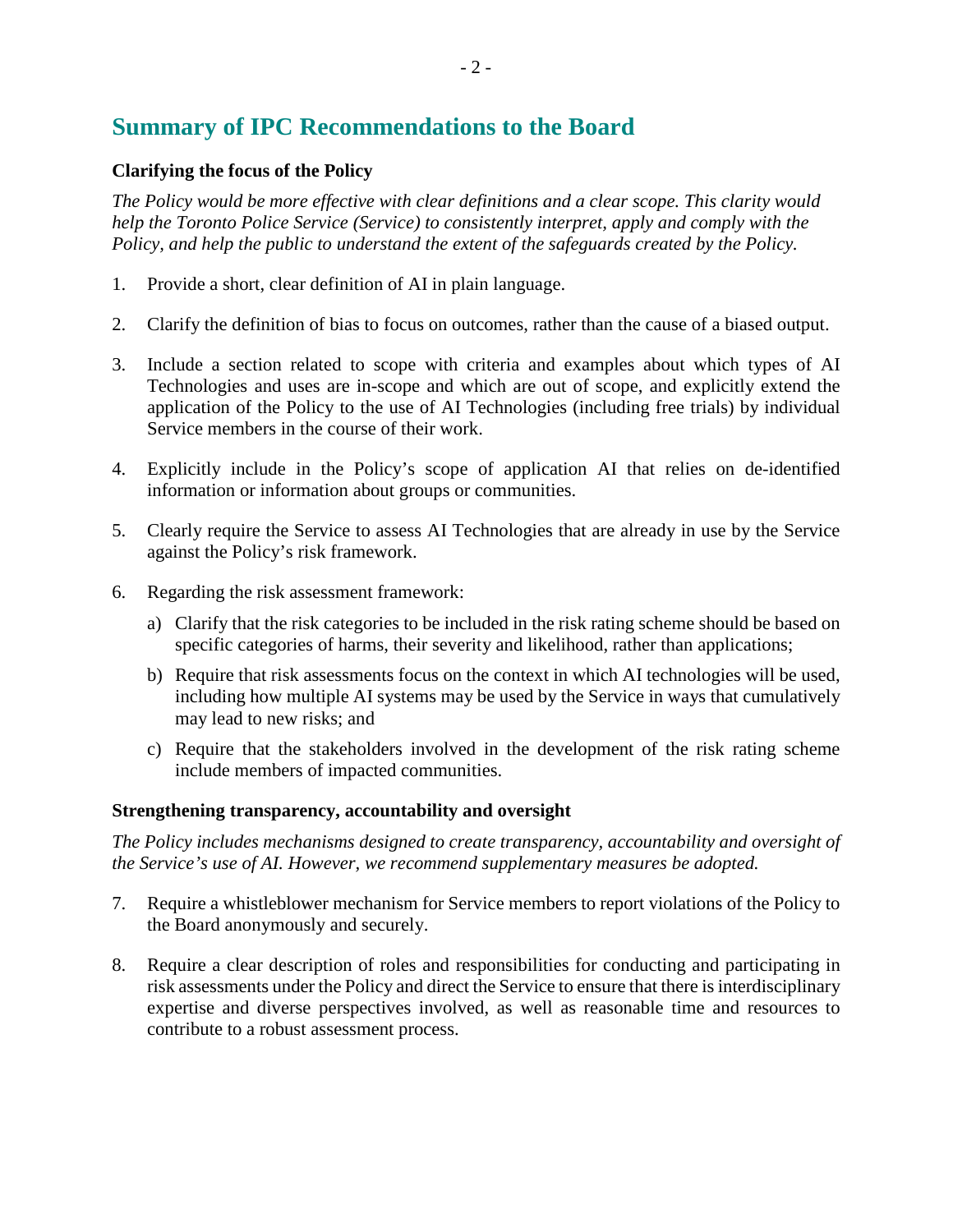- 9. Require recordkeeping requirements for AI, having regard to the retention of personal information used by AI Technologies and a duty to document the activities of the Service involving AI.
- 10. Broaden the information disclosed in the public AI website based on recommendations made in the Law Commission of Ontario's *[Regulating AI: Critical Issues and Choices](https://www.lco-cdo.org/wp-content/uploads/2021/04/LCO-Regulating-AI-Critical-Issues-and-Choices-Toronto-April-2021-1.pdf)* and the UK government's *[Algorithmic Transparency Standard](https://www.gov.uk/government/collections/algorithmic-transparency-standard)*. This should include proactive disclosure of algorithmic impact assessments, subject to legitimate exemptions under the *Municipal Freedom of Information and Protection of Privacy Act*, or at the very least, summaries of such assessments.

#### **Putting the Policy into practice**

*The Policy requires the Service to develop numerous processes and procedures to support the Policy's risk management framework. As for human-in-the-loop oversight and AI explainability, we recommend the following:*

- 11. Develop requirements relating to human-in-the-loop processes that include:
	- a) A process to determine which aspects of decision-making should be automated and which should be subject to human review. This process should assess:
		- i. The role of discretion in the decision;
		- ii. The accuracy, performance, and robustness of the AI system being considered; and
		- iii. The consequences of an incorrect decision.
	- b) Ensuring humans-in-the-loop have the time, resources, information, and capacity needed to effectively review automated decisions or predictions.
	- c) Logging and recordkeeping requirements for human review and intervention activities.
	- d) Including human oversight metrics among the indicators that must be reported back to the Board.
- 12. Consider explainability as a mitigating factor and lack of explainability as an aggravating factor when assessing potential harms in the risk assessment process, and set out a certain baseline level of explainability requirements that must be met for all levels of risk.

#### **Moving the Policy forward**

*While the Policy is an important first step toward effective AI governance, many others steps must follow. Continued engagement with the public and the IPC will be essential.*

- 13. Continue to engage a broad range of public stakeholders, including the IPC, as the Board works towards finalization of its Policy.
- 14. Ensure that the Service engages an equally broad range of stakeholders, including the IPC, in developing processes and procedures to implement the Policy.
- 15. Require that criteria be developed to establish the circumstances in which a public consultation should be included as part of the pre-deployment risk assessment process.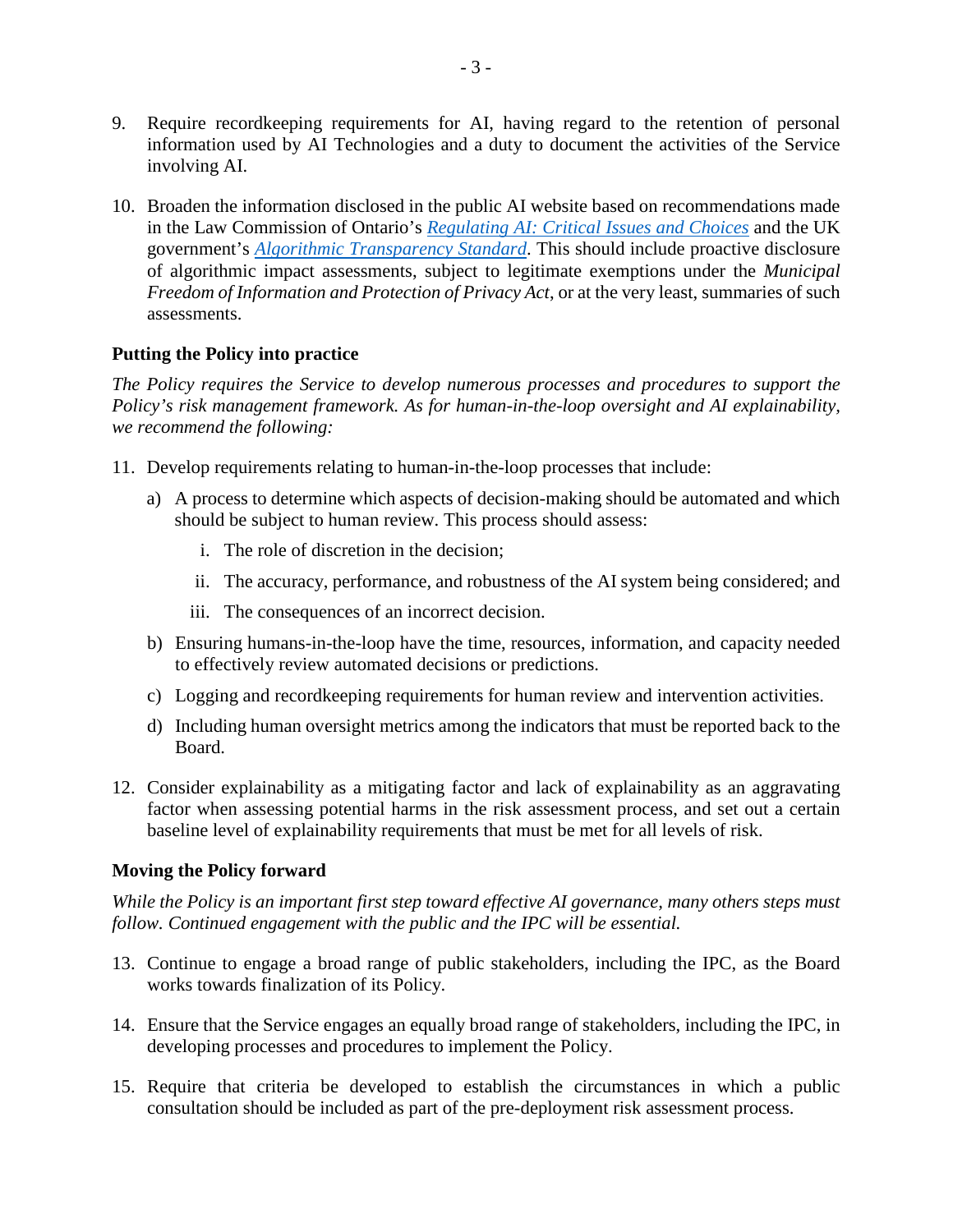## **IPC COMMENTS ON TORONTO POLICE SERVICES BOARD'S**  *USE OF NEW ARTIFICIAL INTELLIGENCE TECHNOLOGIES POLICY*

The Office of the Information and Privacy Commissioner of Ontario (IPC) is pleased to provide our comments on the Toronto Police Services Board's (Board) draft Use of New Artificial Intelligence Technologies Policy (Policy).

The IPC provides independent oversight of organizations under the *Municipal Freedom of Information and Protection of Privacy Act* (MFIPPA). That law mandates the IPC to investigate complaints, resolve appeals, review privacy and information management practices, conduct research, and offer guidance and comment on municipal government initiatives as they relate to access, privacy, and by extension transparency and accountability related to information.

This submission builds on our early artificial intelligence (AI) related work, including our:

- a) [Comments on the Ontario government's consultation on](https://www.ipc.on.ca/wp-content/uploads/2021/06/2021-06-04-ipc-comments-on-ai-framework.pdf) *Ontario's Trustworthy Artificial [Intelligence Framework](https://www.ipc.on.ca/wp-content/uploads/2021/06/2021-06-04-ipc-comments-on-ai-framework.pdf)* (Trustworthy AI Comments);
- b) Staff-level comments provided to the Board on an earlier draft of the Policy in June 2021;
- c) Contributions to the *[Draft privacy guidance on facial recognition for police agencies](https://www.priv.gc.ca/en/about-the-opc/what-we-do/consultations/gd_frt_202106/)* (Draft FRT Guidance), jointly developed by privacy protection authorities across Canada;
- d) *[Model Governance Framework for Police Body-worn Camera](https://www.ipc.on.ca/wp-content/uploads/2021/07/model-governance-framework-police-body-worn-camera-programs.pdf) Programs in Ontario*, which was informed by an in-depth consultation with the Board and the Service; and
- e) Comments [on the Ontario government's White Paper](https://www.ipc.on.ca/wp-content/uploads/2021/09/2021-09-03-ipc-comments-on-gov-white-paper_modernizing-privacy-in-ontario.pdf) *on Modernizing Privacy in Ontario* (Private Sector Privacy Comments).

# The wider context

Police use of AI has the potential to improve public safety and support data-driven innovation in police services. However, police use of AI also raises important privacy, transparency and accountability-related issues, many of which are set out in our comments below.

The Board's consultation on its Policy comes at a critical juncture for public trust in both AI and policing. A 2021 global survey by Edelman found that only 39% of Canadians believe artificial intelligence technology companies can be trusted to do the right thing, a decline of five percent since  $2020$ .<sup>[1](#page-3-0)</sup> Further, a recent Government of Canada survey found that — more than any sector — Canadians were concerned that AI would lead to negative outcomes for law enforcement. [2](#page-3-1) A

<span id="page-3-0"></span> <sup>1</sup> Edelman (2021) "2021 Edelman Trust Barometer Tech Sector Report." [https://www.edelman.com/sites/g/files/aatuss191/files/2021-](https://www.edelman.com/sites/g/files/aatuss191/files/2021-03/2021%20Edelman%20Trust%20Barometer%20Tech%20Sector%20Report_0.pdf)

[<sup>03/2021%20</sup>Edelman%20Trust%20Barometer%20Tech%20Sector%20Report\\_0.pdf](https://www.edelman.com/sites/g/files/aatuss191/files/2021-03/2021%20Edelman%20Trust%20Barometer%20Tech%20Sector%20Report_0.pdf)

<span id="page-3-1"></span><sup>2</sup> Innovation, Science and Economic Development Canada (May 2021). "Views of Canadians on Artificial Intelligence: Final Report." [https://ised-isde.canada.ca/site/public-opinion-research/en/views-canadians-artificial](https://ised-isde.canada.ca/site/public-opinion-research/en/views-canadians-artificial-intelligence-final-report)[intelligence-final-report](https://ised-isde.canada.ca/site/public-opinion-research/en/views-canadians-artificial-intelligence-final-report)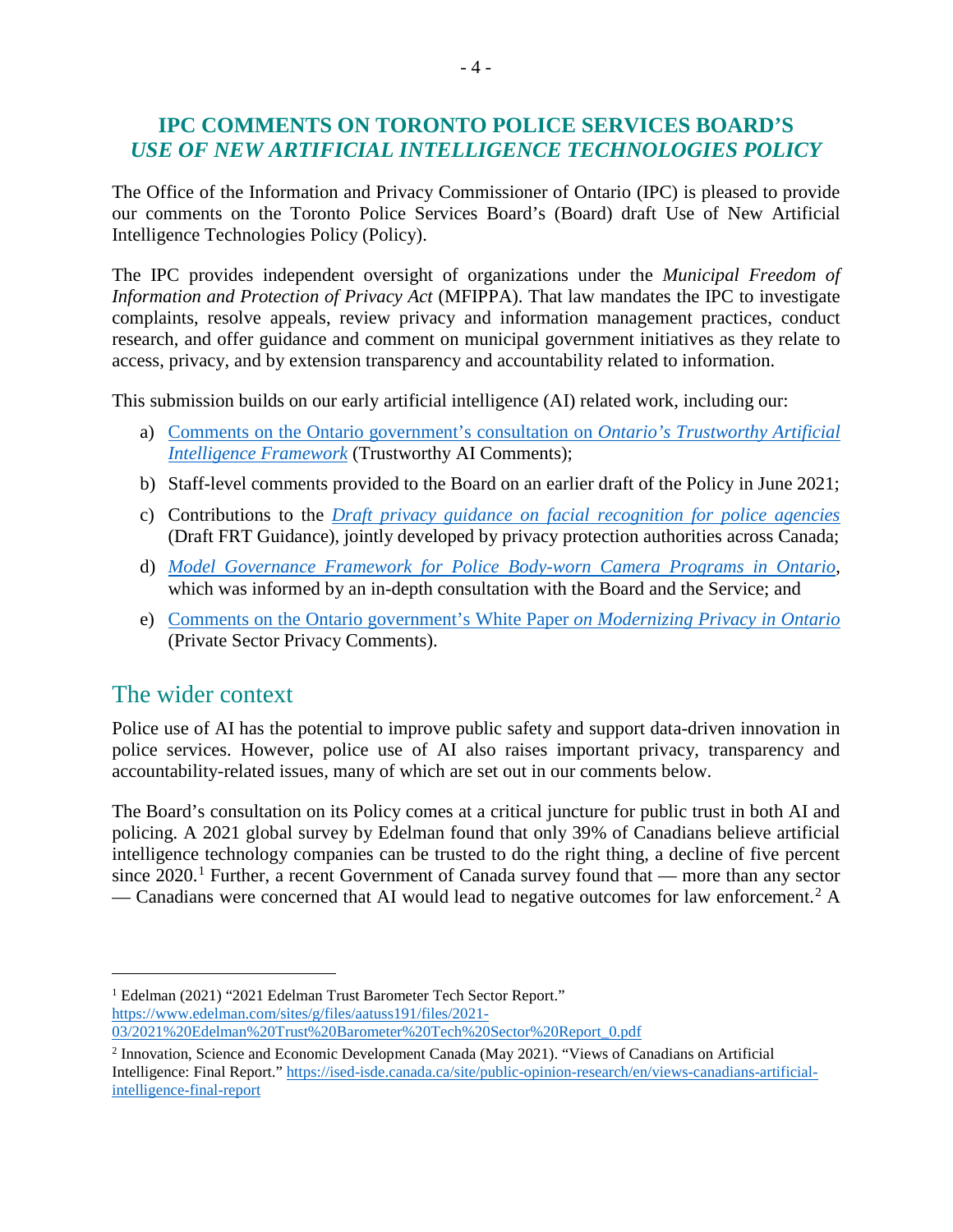2019 interview-based study of Canadians' views on AI conducted by Deloitte observed that racial and gender bias in AI systems is "dominating public sentiment."<sup>[3](#page-4-0)</sup>

Feelings of distrust and experiences of discrimination associated with policing have also been shared with the Board in surveys and town halls conducted in recent years.<sup>[4](#page-4-1)</sup> It is clear that the stakes are high for the Board, the Toronto Police Service (Service), and the public. AI systems must be operated in a manner that respects privacy, fosters transparency, and advances equity. They should be used to reduce, not exacerbate, existing patterns of discrimination, including in relation to patterns of over policing and under policing.

We appreciate the Board's efforts to prohibit the use of AI Technologies that pose risks which the Board identifies as unacceptable, and to develop a framework and governance model that takes a risk-centric view. This is similar to the approach in the European Union's proposed *Artificial Intelligence Act*, which ties governance requirements to AI risk levels.<sup>[5](#page-4-2)</sup> The Policy's core concept — subjecting higher risk uses of AI to more thorough safeguards — is a reasonable conceptual foundation for governing this rapidly evolving area. However, as our recommendations indicate, further work lies ahead in order for the Policy to fulfill its purpose.

Our comments that follow are divided into four categories:

- 1. Clarifying the focus of the Policy
- 2. Strengthening transparency, accountability and oversight
- 3. Putting the Policy into practice
- 4. Moving the Policy forward

# 1. Clarifying the focus of the Policy

As indicated in our [Trustworthy AI Comments,](https://www.ipc.on.ca/wp-content/uploads/2021/06/2021-06-04-ipc-comments-on-ai-framework.pdf) an effective AI governance model requires clear definitions and a clear scope. Clarity will help the Service consistently interpret, apply and comply with the Policy. Clarity will also help the public and regulators understand the requirements of the Policy to help inform reasonable standards and expectations.

<span id="page-4-0"></span> <sup>3</sup> Deloitte (2019). *Canada's AI Imperative: Overcoming Risks, Building Trust.*

[https://www2.deloitte.com/content/dam/Deloitte/ca/Documents/deloitte-analytics/ca-overcoming-risks-building](https://www2.deloitte.com/content/dam/Deloitte/ca/Documents/deloitte-analytics/ca-overcoming-risks-building-trust-aoda-en.pdf)[trust-aoda-en.pdf](https://www2.deloitte.com/content/dam/Deloitte/ca/Documents/deloitte-analytics/ca-overcoming-risks-building-trust-aoda-en.pdf)

<span id="page-4-1"></span><sup>4</sup> See, e.g. Toronto Police Services Board (August 202). "'I Don't Want to Live In Fear': Voices from the Toronto Police Services Board Town Hall Meetings – Interim Summary.". [https://tpsb.ca/consultations-and](https://tpsb.ca/consultations-and-publications/publications-list/send/2-publications/633-town-hall-interim-summary)[publications/publications-list/send/2-publications/633-town-hall-interim-summary;](https://tpsb.ca/consultations-and-publications/publications-list/send/2-publications/633-town-hall-interim-summary) Toronto Police Services Board

<sup>(2019). &</sup>quot;Perceptions of the Toronto Police and Impact of Rule Changes under Regulation 58/16: A Community Survey." [https://tpsb.ca/consultations-and-publications/publications-list/send/2-publications/612-perceptions-of-the](https://tpsb.ca/consultations-and-publications/publications-list/send/2-publications/612-perceptions-of-the-toronto-police-and-impact-of-rule-changes-under-regulation-58-16-a-community-survey)[toronto-police-and-impact-of-rule-changes-under-regulation-58-16-a-community-survey](https://tpsb.ca/consultations-and-publications/publications-list/send/2-publications/612-perceptions-of-the-toronto-police-and-impact-of-rule-changes-under-regulation-58-16-a-community-survey)

<span id="page-4-2"></span><sup>5</sup> European Commission. "Regulatory framework proposal on artificial intelligence." [https://digital](https://digital-strategy.ec.europa.eu/en/policies/regulatory-framework-ai)[strategy.ec.europa.eu/en/policies/regulatory-framework-ai](https://digital-strategy.ec.europa.eu/en/policies/regulatory-framework-ai)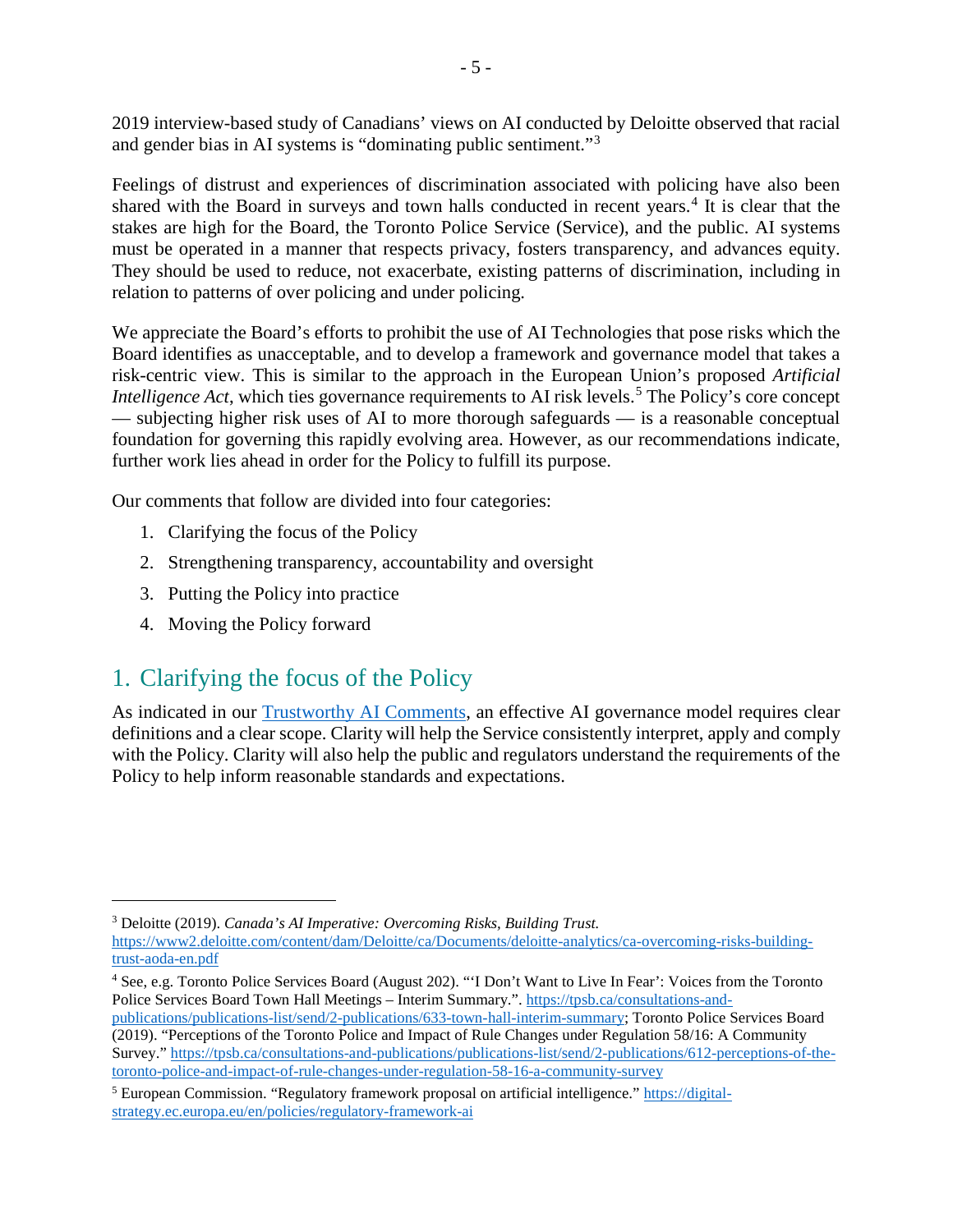## 1.1. Clarify definitions of key terms

Defining "artificial intelligence" (or similar terms, such as automated decision-making) is a difficult task. Even so, the definition adopted by the Board is unnecessarily complicated because it mixes technical characteristics about the technologies with statements about the scope of the Policy. The definition also includes "any goods or services whose procurement, deployment or use require that a privacy impact assessment be conducted", which potentially brings a wide range of non-AI goods and services within the scope of the Policy.

### **We recommend that the Board amends the Policy to provide a short, clear definition of AI using plain language.**

The policy's definition of "bias" could be simplified by focusing on the outcome rather than the cause of bias. It may not always be clear when a flawed output is causally related to a flaw in the design of an AI technology or training data. For instance, training data may accurately represent data that was generated in an inequitable situation. Is such training data — or any outputs that emerge from it — 'flawed' under this definition? By focusing the definition on the outcome — for example, "output that consistently either misidentifies certain types of subjects or ascribes them with characteristics that disadvantage them based on illegitimate grounds (e.g., [*Ontario Human Rights*] *Code* protected grounds)" — those applying or seeking to understand the Policy will not be limited in calling out bias only when they can demonstrably point to its cause.

### **We recommend that the Board clarify the Policy's definition of bias to focus on outcomes, rather than the cause of a biased output.**

# 1.2. Clarify who and what are covered in a dedicated scope section of the Policy

The definition of AI Technology narrows the Policy's scope by limiting the term to goods and services "which collect or use information about members of the public" and for which decisions are made "pertaining to the information or the members of the public to which it pertains." As the scope of the Policy relies on the term 'members of the public', the Policy should make it clear who is excluded and/or who is included within the meaning of that term. There should be no doubt about whether 'members of the public' includes victims of crime, complainants, persons of interest, suspects, people in custody, Service members themselves, or job applicants to the Service.

Ambiguity about the Policy's scope could lead to uncertainty about whether or not tools such as those to detect altered fingerprints,<sup>[6](#page-5-0)</sup> crack mobile device passcodes,<sup>[7](#page-5-1)</sup> monitor Service member stress levels,<sup>[8](#page-5-2)</sup> or streamline recruiting processes at the Service would be subject to the Policy.

<span id="page-5-0"></span> <sup>6</sup> Seffers, G. (Sept 8, 2020). "FBI Upgrades Biometric Technologies." *AFCEA Signal*. <https://www.afcea.org/content/fbi-upgrades-biometric-technologies>

<span id="page-5-1"></span><sup>7</sup> O'Kane, J. (Nov 5, 2021). "RCMP wants to use AI to learn passwords in investigations, but experts warn of privacy risks." *The Globe and Mail*[. https://www.theglobeandmail.com/business/article-rcmps-plan-to-use-ai-to](https://www.theglobeandmail.com/business/article-rcmps-plan-to-use-ai-to-learn-passwords-in-investigations-has-privacy/)[learn-passwords-in-investigations-has-privacy/](https://www.theglobeandmail.com/business/article-rcmps-plan-to-use-ai-to-learn-passwords-in-investigations-has-privacy/)

<span id="page-5-2"></span><sup>8</sup> Fussell, S. (May 8, 2019). "The Push to 'Predict' Police Shootings." *The Atlantic*. [https://www.theatlantic.com/technology/archive/2019/05/how-machine-learning-can-help-prevent-police](https://www.theatlantic.com/technology/archive/2019/05/how-machine-learning-can-help-prevent-police-shootings/588937/)[shootings/588937/](https://www.theatlantic.com/technology/archive/2019/05/how-machine-learning-can-help-prevent-police-shootings/588937/)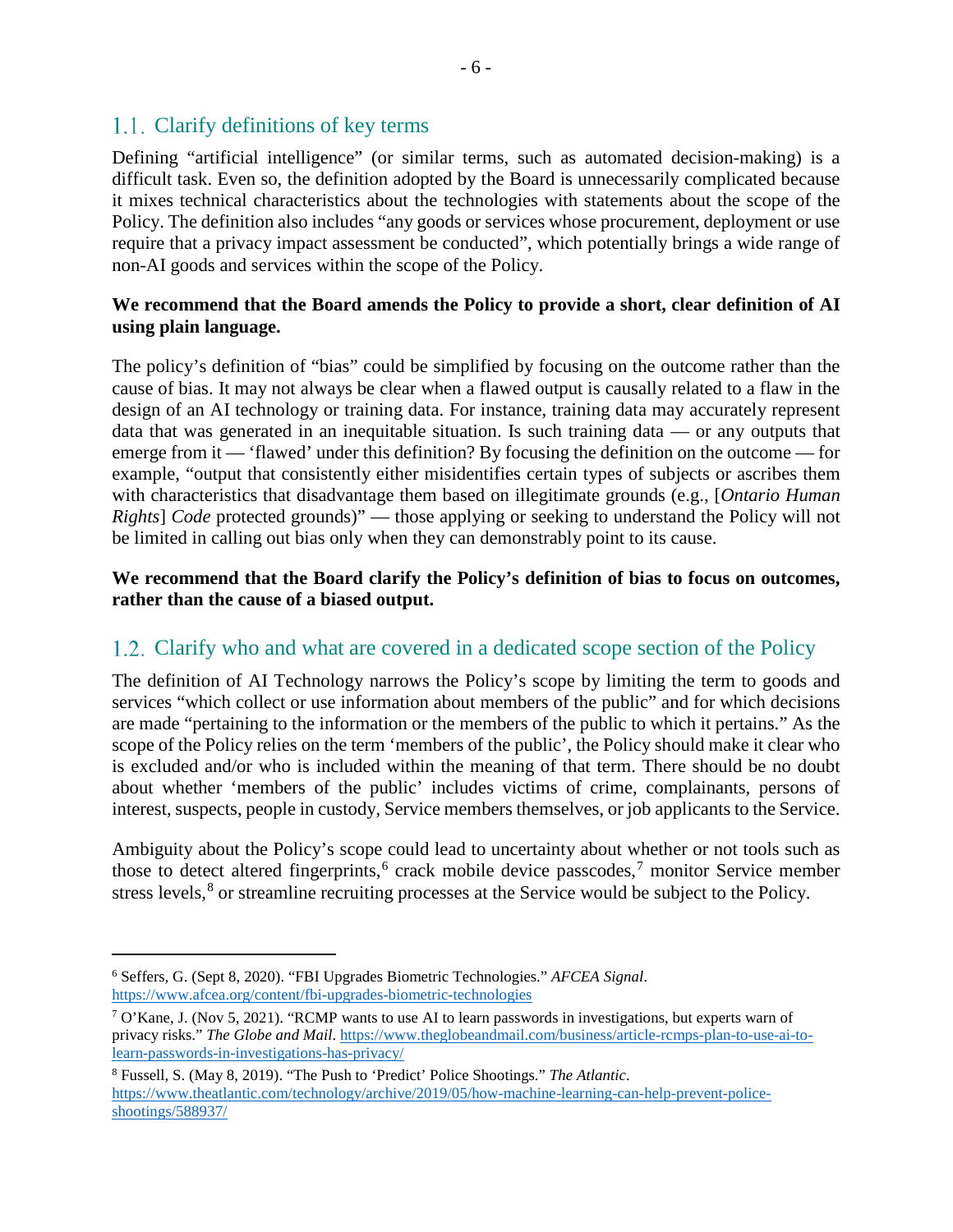The lengthy definition of the term "New AI Technology" outlines five different circumstances in which an AI Technology would be deemed to be 'new'. These cover never-before-used technologies as well as technologies already in use by the Service that are being considered for a novel use, being augmented by AI, enhanced with additional data sets, or new data sets created for use by an AI Technology. We appreciate the Board's effort to outline the broad range of situations where new AI might be used. However, a dedicated section of the Policy that explains its scope of application would more clearly communicate which uses of AI are covered by the Policy.

A clear scope is critical to enabling the Board, the Service, and members of the public to understand the limits of this governance framework. Without a clear scope, members of the Service could mistakenly consider a technology out of scope — such as free trials of software offered by companies.[9](#page-6-0) Similarly, the public could be surprised to learn that some major AI initiatives go unassessed.[10](#page-6-1)

**We recommend that the Policy include a section defining itsscope. The section should include clear criteria and examples describing what types of AI Technologies and uses are in-scope and what technologies and uses are out of scope. The Policy's scope of application should explicitly extend to include the use of AI Technologies (including free trials) by individual Service members in the course of their work.**

## Ensure de-identified information and group privacy issues are in-scope

AI systems that do not process personal information may still impact the values that privacy seeks to protect. For instance, AI enables inferences made about a small sample of individuals to be generalized to entire communities or groups. Decisions based on AI outputs can be made at a group level that can affect an individual's autonomy, self-development, and other liberties, all without relying on any identifiable information about a particular individual.<sup>[11](#page-6-2)</sup>

For instance, gunshot detection systems or de-identified crime statistics that feed into AI systems need not rely on personal information or make decisions about identifiable individuals. However, these systems will generate alerts that may direct additional police attention to the communities in which they are located. This in turn may inform decisions that affect patrol routes and community risk levels, bringing certain neighborhoods under more intense police scrutiny. As a result of increased surveillance, police may uncover more crimes among marginalized communities relative to other neighborhoods that are not being surveilled as actively, or may focus unduly on certain types of crimes as opposed to others, such as cyberattacks or white collar crimes.

The Policy includes some consideration for group privacy in its statement of purpose, which establishes an objective to preserve the privacy, rights, and dignity of individuals and communities.

<span id="page-6-0"></span> <sup>9</sup> See, e.g., Mac, R. et al (2021). "Police In At Least 24 Countries Have Used Clearview AI. Find Out Which Ones Here." *Buzzfeed News.* <https://www.buzzfeednews.com/article/ryanmac/clearview-ai-international-search-table>

<span id="page-6-1"></span><sup>10</sup> See, e.g. Cardoso, T. and Curry, B. (Feb 7 2021) "National Defence skirted federal rules in using artificial intelligence, privacy commissioner says." *The Globe and Mail*. [https://www.theglobeandmail.com/canada/article](https://www.theglobeandmail.com/canada/article-national-defence-skirted-federal-rules-in-using-artificial/)[national-defence-skirted-federal-rules-in-using-artificial/](https://www.theglobeandmail.com/canada/article-national-defence-skirted-federal-rules-in-using-artificial/)

<span id="page-6-2"></span><sup>11</sup> See, e.g. Kammourieh, L. et al (2017). "Group Privacy in the Age of Big Data." *Group Privacy: New Challenges of Data Technologies*. Taylor, L., Floridi, L. & van der Sloot, B., eds. Philosophical Studies Series, Springer. p.p. 37-66.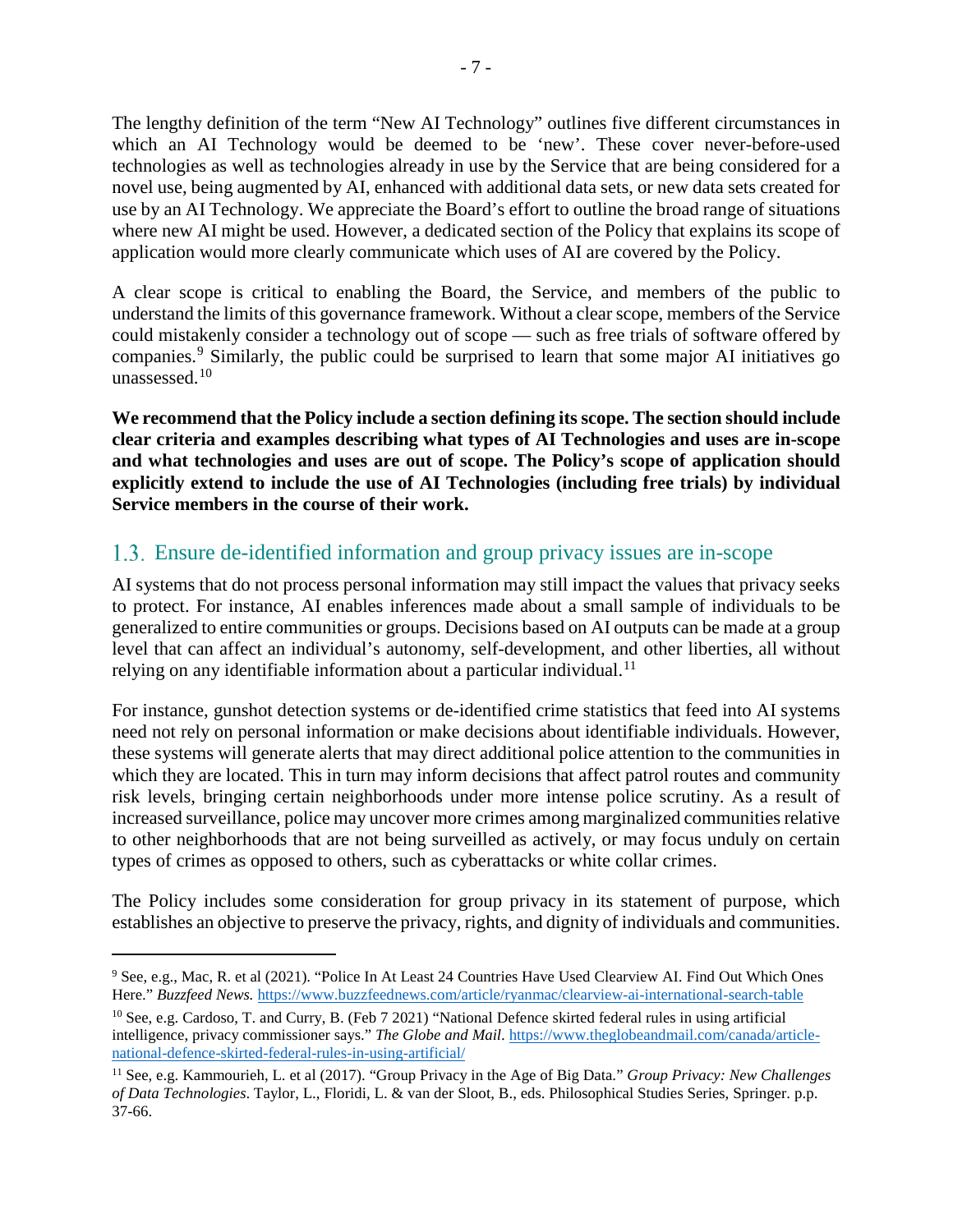However, the Policy's definition of AI Technology does not make clear if de-identified information is in scope. Nor is it clear whether information about one group of individuals which is analyzed to make decisions about another individual, group of individuals, or a whole community, is in scope.

**We recommend that the Policy explicitly includes in its scope of application AI that relies on de-identified information or information about groups or communities.**

## Clearly require a retroactive assessment of AI currently in use by the Service

We appreciate the Board's commitment to require the Service to stop using AI identified as extreme risk as soon as it is identified (and by no later than 2024), and to report to the Board about the existing uses of high or medium risk AI.

However, technologies will only be categorized at a certain risk level if they are in fact assessed. To assure the public that the necessary assessments will take place, the Policy should explicitly require the Chief of Police to ensure that existing technologies, goods, and services are screened to determine if they have an AI component, and if they do, that they be assessed for risk. Making this retroactive assessment requirement explicit will help the Service understand its obligations and foster greater public trust that the Policy will address risks associated with AI presently in use.

### **We recommend the Policy more clearly requires the Service to assess AI Technologies currently in use by the Service against the Policy's risk framework.**

### 1.5. Rework the risk rating scheme

In our [Private Sector Privacy Comments,](https://www.ipc.on.ca/wp-content/uploads/2021/09/2021-09-03-ipc-comments-on-gov-white-paper_modernizing-privacy-in-ontario.pdf) we expressed the view that automated decision-making systems — a term which generally includes AI — should be subject to some form of algorithmic impact assessment. We also suggested linking accountability and oversight requirements to assessed risk levels. We are pleased to see that the Policy has made significant efforts to incorporate this approach.

The Policy includes a risk rating framework that includes risk tiers for minimal, low, moderate, high, and extreme risk AI Technologies. However, the different risk tiers do not have definitions. Instead, they are illustrated by examples of circumstances that the Board would assess at a certain risk level. These examples cover different categories ranging from harms, to flaws in data, to oversight limitations, as well as specific applications of technologies or use cases. Different risk tiers focusing on different categories make it difficult to assess in a practical and methodical way.

For instance, the Policy includes "mass surveillance defined as the indiscriminate covert monitoring of a population or a significant component of the population" as an extreme risk technology. While the IPC agrees that covert mass surveillance should not be conducted, overt mass surveillance also poses major risks. The Policy does not make clear whether such surveillance would be permitted or what level of risk it would pose.

We recognize that the Board's Policy does not establish the risk rating, but instead requires the Chief of Police to establish risk categories for new AI Technologies in consultation with experts and stakeholders. However, in our opinion, the current framing may lead to the creation of a risk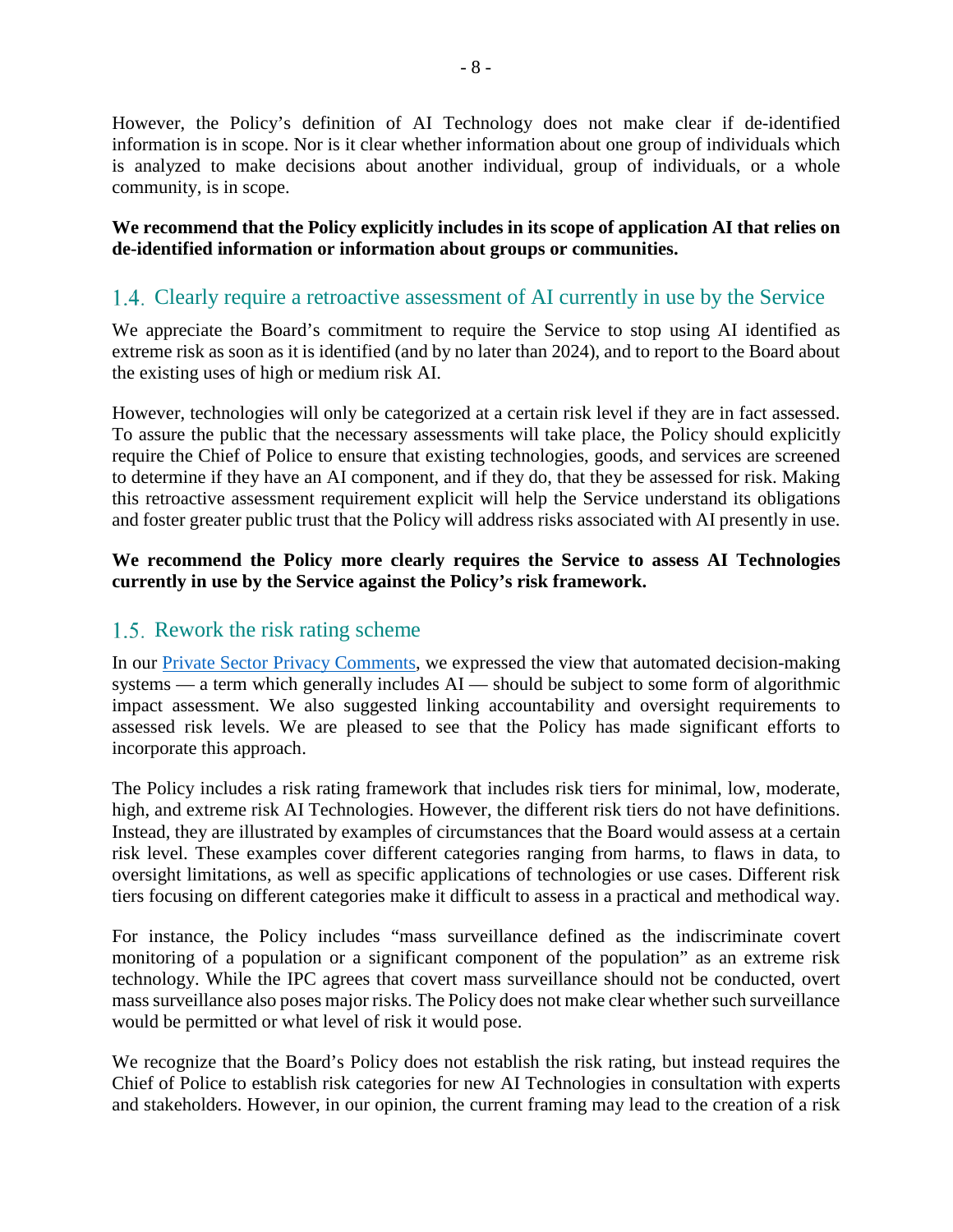assessment framework that is difficult to use in practice when comparing the risks of different AI products intended to be used for the same purpose, or to compare the adequacy of different mitigation methods in reducing a risk.

Rather than relying exclusively on examples of AI applications, the proposed risk category scheme should focus on specific categories of harms, their severity, and their likelihood of occurring. Harms to individuals and groups could include mistreatment, discrimination, loss of autonomy, interruption of personal relationships and private contexts, psychological harms, or loss of trust in law enforcement and the administration of justice. Examples could then illustrate how the severity and impact of a type of harm may vary across risk levels.

The Service should also assess risk in context, as opposed to assessing each technology in isolation. A contextual assessment would focus on how the technology may be used alongside other technologies and practices by the Service, and assess the potential cumulative harms in that light. We also note that the communities that are likely to interact with AI (i.e. as subjects of monitoring or decision-making) may have important perspectives that could inform what constitutes harms, and how they are experienced. This can serve as a crucial input into the development of a meaningful risk rating scheme.<sup>[12](#page-8-0)</sup>

#### **As such, we recommend that the Board:**

- **a) Clarify that the risk categories to be included in the risk rating scheme should be based on specific categories of harms, their severity and likelihood, rather than applications;**
- **b) Require that risk assessments focus on the context in which AI technologies will be used, including how multiple AI systems may be used by the Service in ways that cumulatively may lead to new risks; and**
- **c) Require that the stakeholders involved in the development of the risk rating scheme include members of impacted communities.**

# 2. Strengthening transparency, accountability and oversight

While the Policy includes numerous provisions to inform the Board about the Service's use of AI, we recommend additional measures to ensure the Board and the public have expanded access to meaningful information about the uses of AI and their risks.

<span id="page-8-0"></span> <sup>12</sup> Moss, E. et al (2021). "Assembling Accountability: Algorithmic Impact Assessment for the Public Interest." *Data & Society.* [https://datasociety.net/library/assembling-accountability-algorithmic-impact-assessment-for-the-public](https://datasociety.net/library/assembling-accountability-algorithmic-impact-assessment-for-the-public-interest/)[interest/](https://datasociety.net/library/assembling-accountability-algorithmic-impact-assessment-for-the-public-interest/)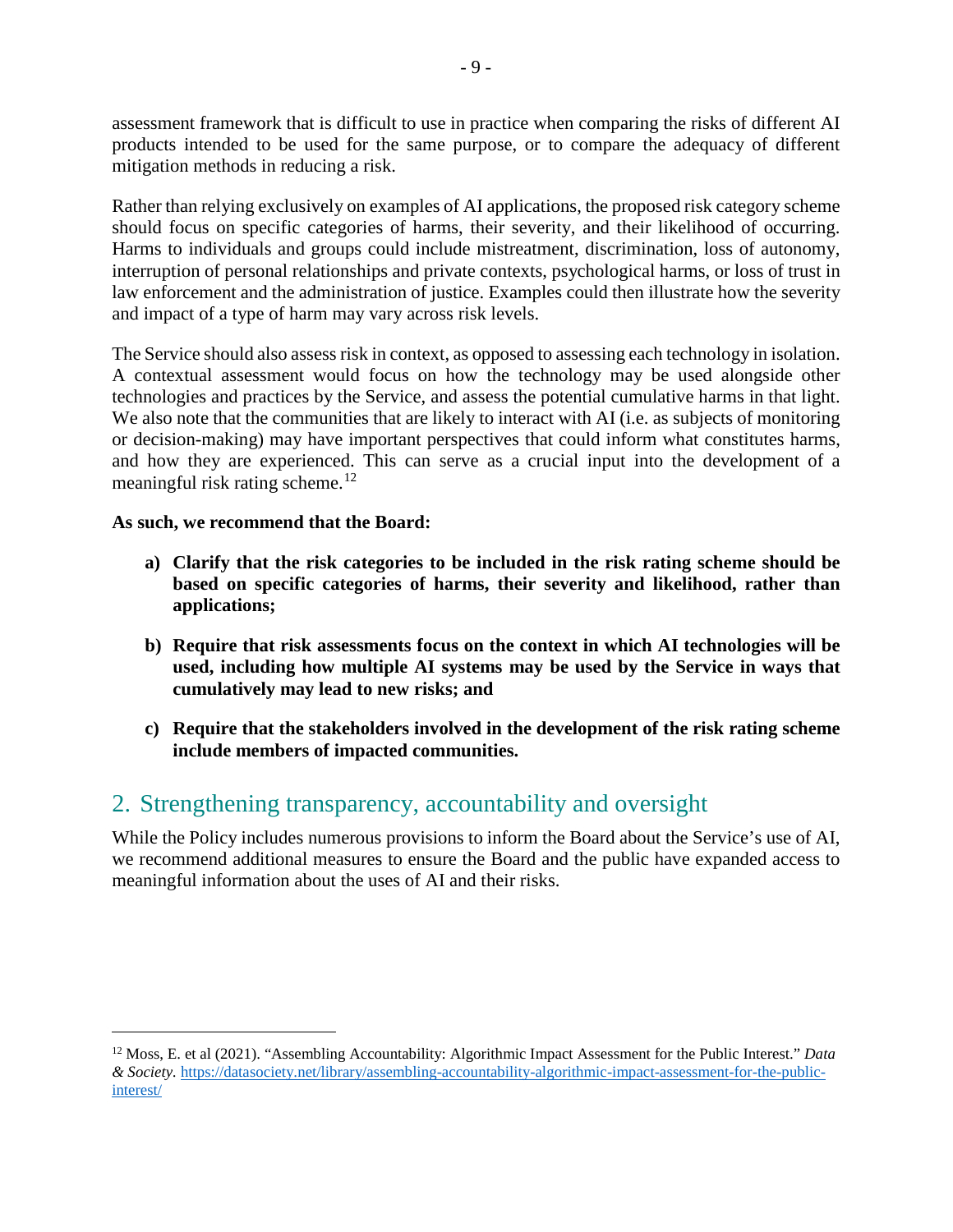## 2.1. Expand internal oversight and accountability provisions

In 2020, the Global Privacy Assembly (GPA) adopted a resolution co-sponsored by the IPC that outlines twelve measures to promote accountability in the development and use of AI.<sup>[13](#page-9-0)</sup> In our [Trustworthy AI Comments,](https://www.ipc.on.ca/wp-content/uploads/2021/06/2021-06-04-ipc-comments-on-ai-framework.pdf) we referred to the GPA resolution and recommended the Ontario government consider several mechanisms to ensure adequate oversight of AI, including:

- Procedures to ensure AI systems are not put to use for new purposes without re-assessment;
- Ensuring strong documentation and recordkeeping practices are in place;
- Whistleblower mechanisms to enable reports of policy violation without fear of reprisal;
- Funding, training, and business roles dedicated to human intervention and oversight; and
- Independent review by existing oversight bodies including the IPC, Ontario Human Rights Commission, and the Ontario Ombudsman.

We are pleased to see the Policy already includes numerous oversight provisions designed to promote the accountable use of AI, including:

- A requirement to train service members to identify AI Technologies.
- Required reports to the Board for high and moderate-risk AI Technologies that must be approved by the Board before the technologies may be used.
- Required notice to the Board that the Service intends to use a low-risk AI Technology.
- Required indicators to monitor the performance of high and moderate-risk AI Technologies for effectiveness and unintended consequences that inform a required post-deployment report to the Board.
- A public website that functions as an inventory of high, moderate, and low-risk AI Technologies used by the Service.
- A five-year review cycle to report to the Board if existing high, moderate, or low-risk AI Technologies have been put to novel uses that may substantially change the data collected or used.
- A method for members of the public to submit concerns to the Board about AI Technologies in use and a requirement that the Executive Director assess and report to the Board about those concerns and necessary action (e.g., recommendations that technologies assessed by the Service as low or minimal risk be reassessed).

The above provisions will help the Board oversee the introduction and ongoing use of AI by the Service. The Policy, however, does not provide for an internal whistleblower mechanism. Such a mechanism can provide an additional source of information to the Board, outside of the formal reporting structure.

<span id="page-9-0"></span><sup>&</sup>lt;sup>13</sup> Global Privacy Assembly (October 2020). "Adopted Resolution on Accountability in the Development and Use of Artificial Intelligence." *42nd Closed Session of the Global Privacy Assembly*. [https://globalprivacyassembly.org/wp](https://globalprivacyassembly.org/wp-content/uploads/2020/11/GPA-Resolution-on-Accountability-in-the-Development-and-Use-of-AI-EN.pdf)[content/uploads/2020/11/GPA-Resolution-on-Accountability-in-the-Development-and-Use-of-AI-EN.pdf](https://globalprivacyassembly.org/wp-content/uploads/2020/11/GPA-Resolution-on-Accountability-in-the-Development-and-Use-of-AI-EN.pdf)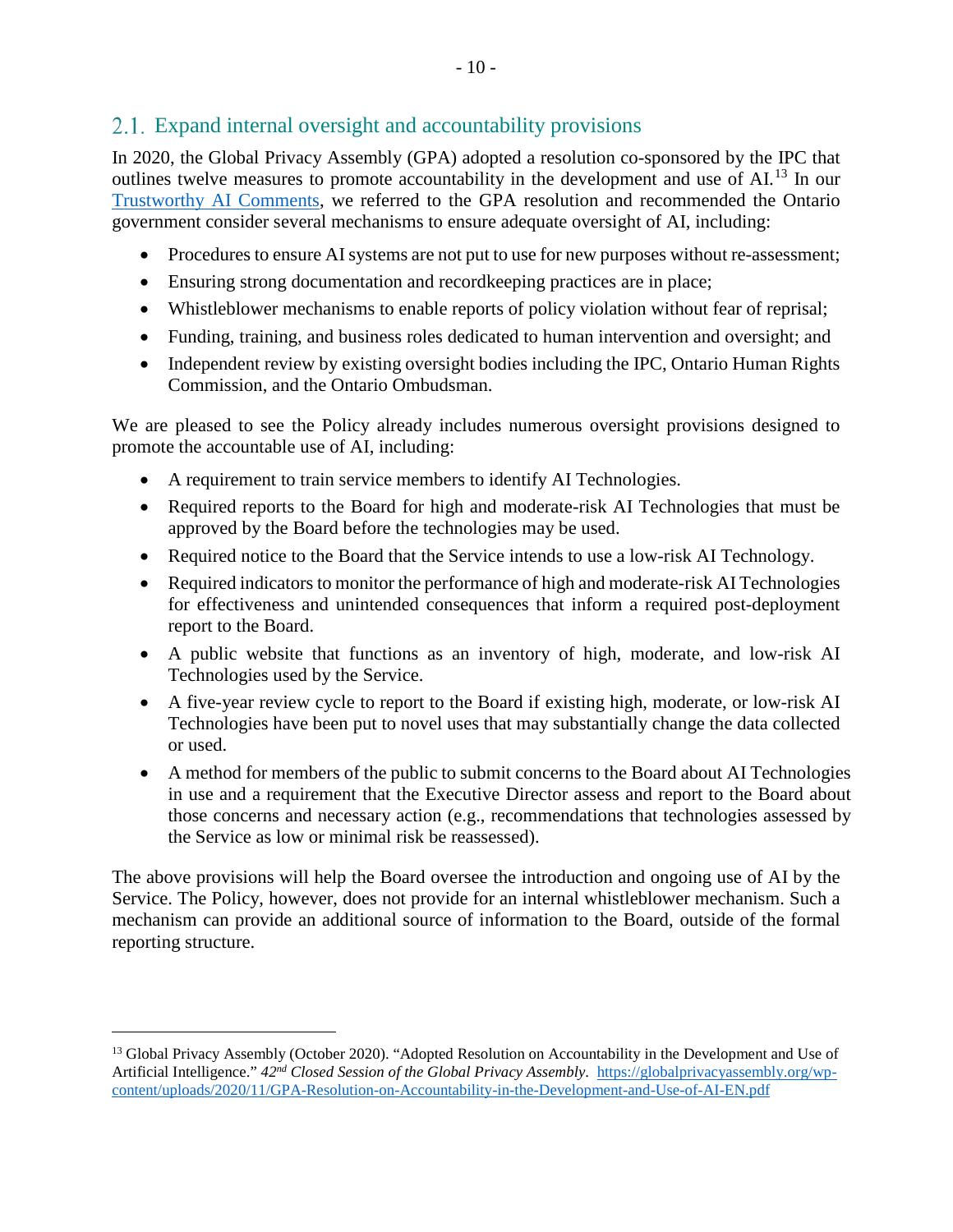Additionally, a recent study of algorithmic impact assessments noted that these assessments typically require coordination from various specialized actors within institutions.<sup>[14](#page-10-0)</sup> Moreover, as recently indicated by the National Institute of Standards and Technology:

> "Studies have shown that one of the most important determinants of a team's ability to confront issues of harmful bias in AI is that team's diversity. Less diverse teams have a harder time reducing unintended bias in their machine learning models than teams that are made up of members that come from a wide range of genders, ethnicities, and backgrounds. Furthermore, teams that do not represent the perspective of communities impacted by AI systems have a harder time predicting and mitigating potential harms that the system causes to those communities."[15](#page-10-1)

This highlights the importance of ensuring that algorithmic impact assessments are adequately resourced and have access to inter-disciplinary experts and range of perspectives and experiences required to effectively conduct assessments.<sup>[16](#page-10-2)</sup> The Policy does not, at present, require that the Service define clear roles and responsibilities or ensure diversity in the expertise, perspectives and experiences that come to bear on the assessments conducted by the Service. Nor does the Policy require that reasonable time and resources be dedicated to the process.

Finally, we note that the Policy does not include specific recordkeeping obligations for AI Technologies beyond the required content of the reports to the Board and the public AI inventory. Personal information used by AI must be retained in accordance with MFIPPA in support of an individual's right of access to their personal information.

Beyond personal information, a general duty to document and retain information used to make decisions, for policy development, or for program delivery is a prerequisite for institutional transparency and accountability. With respect to AI, this should include:

- Design documentation;
- The approach taken to training the system, including information about training data;
- The information used as inputs to the system;
- Explanations of how an AI Technology made a given prediction or decision;
- What information was presented to  $-$  and the actions taken by  $-$  'humans-in-the-loop' when they reviewed or overrode an automated decision; <sup>[17](#page-10-3)</sup>
- Incidents where the system was found to exhibit bias or lack of robustness;

<span id="page-10-0"></span> <sup>14</sup> Ada Lovelace Institute, AI Now Institute and Open Government Partnership (2021). *Algorithmic Accountability for the Public Sector.* Available at: [https://www.opengovpartnership.org/documents/algorithmic-accountability](https://www.opengovpartnership.org/documents/algorithmic-accountability-public-sector/)[public-sector/](https://www.opengovpartnership.org/documents/algorithmic-accountability-public-sector/)

<span id="page-10-1"></span><sup>15</sup> National Institute of Standards and Technology (2021). *Summary Analysis of Responses to the NIST Artificial Intelligence Risk Management Framework (AI RMF) - Request for Information (RFI)*. [https://www.nist.gov/system/files/documents/2021/10/15/AI%20RMF\\_RFI%20Summary%20Report.pdf](https://www.nist.gov/system/files/documents/2021/10/15/AI%20RMF_RFI%20Summary%20Report.pdf)

<span id="page-10-2"></span><sup>&</sup>lt;sup>16</sup> For an overview of the types of competent personnel that may be valuable to involve in an AI risk assessment, see e.g., CIO Strategy Council (2020). "Artificial Intelligence: Ethical design and use of automated decision systems." *CAN/CIOSC 101:2019*. [https://ciostrategycouncil.com/standards/101\\_2019](https://ciostrategycouncil.com/standards/101_2019)

<span id="page-10-3"></span><sup>&</sup>lt;sup>17</sup> We address human-in-the-loop and explainability requirements in additional detail in sections [3.1](#page-13-0) and [3.2.](#page-14-0)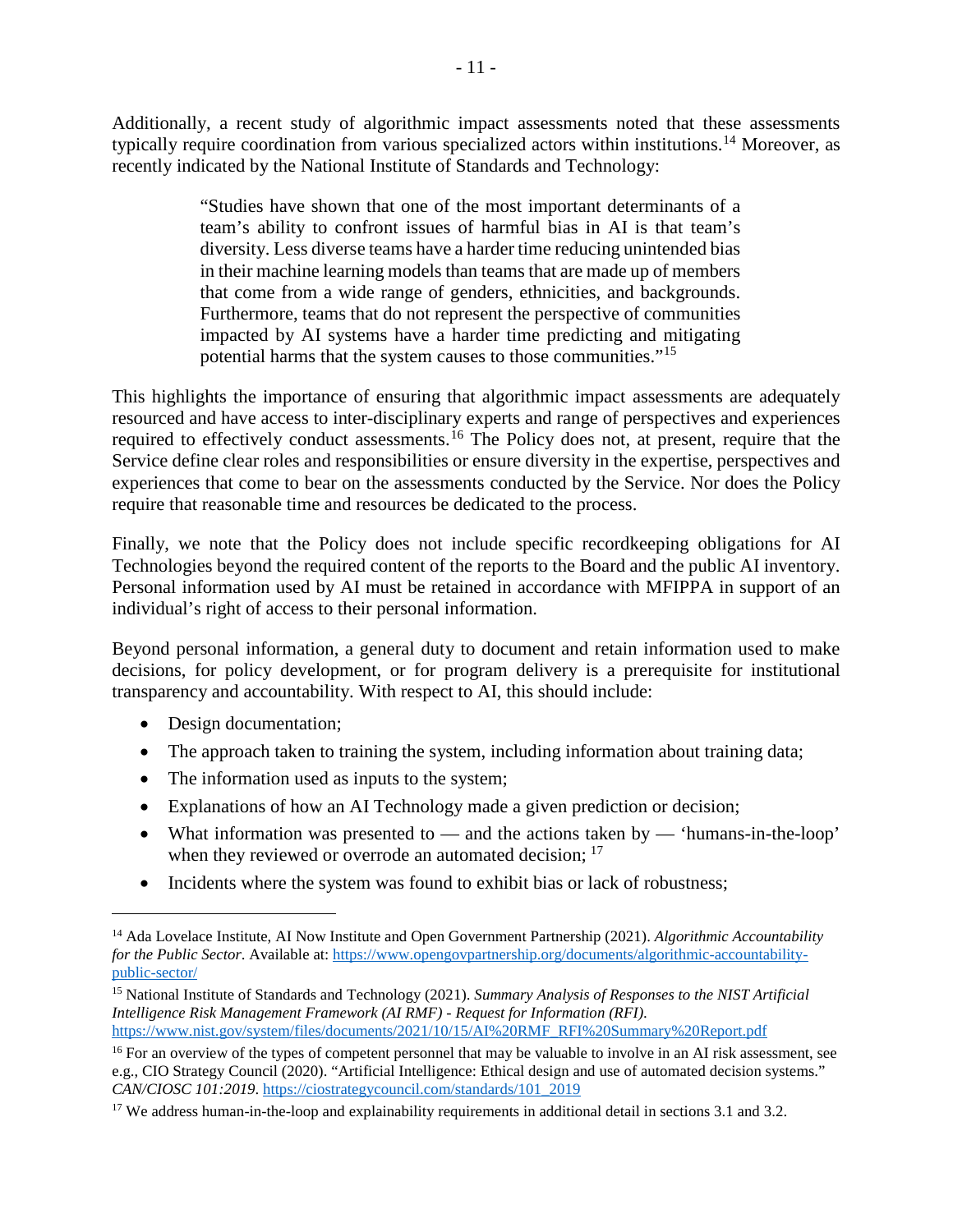• System and security event logs.

**We recommend that the Policy require a whistleblowing mechanism for Service members to report violations of the Policy to the Board anonymously and securely.**

**We also recommend that the Board require the development of a clear description of roles and responsibilities with respect to conducting and participating in risk assessments under the Policy. The Policy should also direct the Service to ensure that there be interdisciplinary expertise and diverse perspectives involved, as well as reasonable time and resources to contribute to a robust assessment process.**

**We additionally recommend that the Board require recordkeeping requirements for AI, having regard to the retention of personal information used by AI Technologies and a duty to document the activities of the Service involving AI.**

## 2.2. Publicly disclose additional information about AI Technologies

One of the most significant challenges with respect to the use of AI is transparency. AI models are often so complex that even the developers and operators of AI models can have difficulty in describing the specific reasoning or steps taken by a system to make particular decisions. This challenge becomes very important in contexts where procedural fairness is essential, such as law enforcement.

Other transparency challenges with AI pertain to the data used to train the AI model. Of particular concern are the means by which the data was obtained, whether the data is representative of the real world setting in which the AI model will be used, and whether the data was generated through modern or historical practices that exhibit bias against one or more groups. Transparency can help the users of AI systems and the public determine if efforts have been taken to ensure training data was collected legally and ethically, and if steps were taken to reduce statistical biases in the data.<sup>[18](#page-11-0)</sup>

Another key challenge is ensuring that individuals who interact with, or are otherwise exposed to, AI Technologies are aware that AI is being used to make predictions, to classify or otherwise make decisions about them or affecting them, and what information is being used.<sup>[19](#page-11-1)</sup>

To address some of these challenges, transparency is critical to most AI ethics frameworks and policies.<sup>[20](#page-11-2)</sup> Among the policy proposals intended to bolster transparency is the notion of public AI

<span id="page-11-0"></span><sup>&</sup>lt;sup>18</sup> See, e.g. Gebru, T., Morgenstern, J., Vecchione, B., Vaughan, J. W., Wallach, H., Iii, H. D., & Crawford, K. (2021). "Datasheets for datasets." *Communications of the ACM*, *64*(12), 86-92. <https://arxiv.org/pdf/1803.09010.pdf>

<span id="page-11-1"></span><sup>&</sup>lt;sup>19</sup> E.g. as outlined in the Ontario Government's 'No AI in Secret' proposed Trustworthy Artificial Intelligence Framework principle. [https://www.ontario.ca/page/ontarios-trustworthy-artificial-intelligence-ai-framework](https://www.ontario.ca/page/ontarios-trustworthy-artificial-intelligence-ai-framework-consultations)[consultations](https://www.ontario.ca/page/ontarios-trustworthy-artificial-intelligence-ai-framework-consultations)

<span id="page-11-2"></span> $20$  A study that examined the topics addressed in 112 AI ethics frameworks from public, private, and nongovernmental organizations around the world found that transparency was the second-most frequently addressed topic after general social responsibility. See D. Schiff, J. et al, "AI Ethics in the Public, Private, and NGO Sectors: A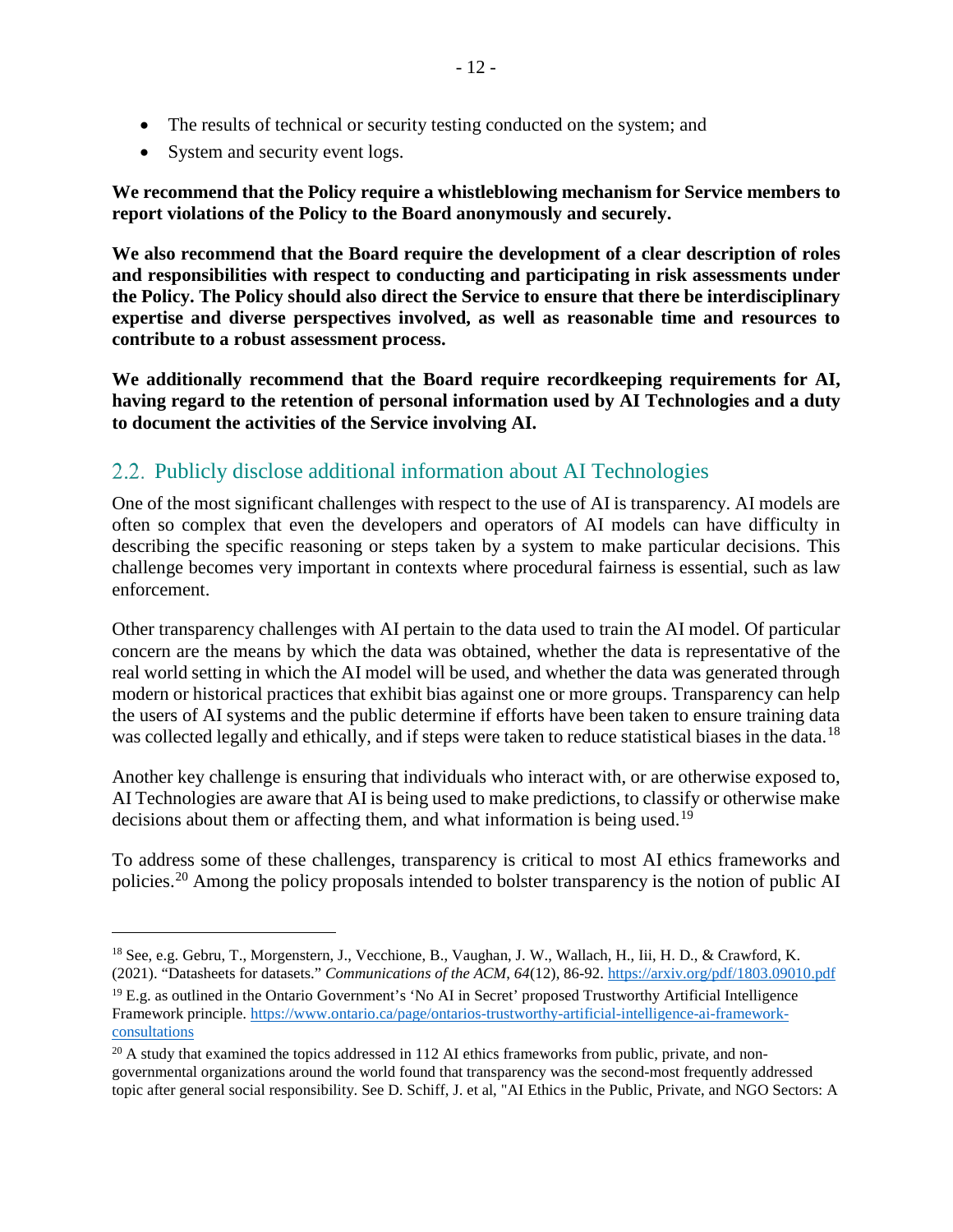registers, which are public websites that disclose information about the AI systems in use by government. The Law Commission of Ontario has published a comprehensive discussion about the types of information that AI registries should contain.<sup>[21](#page-12-0)</sup> Relatedly, the UK government published an Algorithmic Transparency Standard that describes required and optional attributes that should be included in a public disclosure of an algorithmic tool.<sup>[22](#page-12-1)</sup> The Ontario government and Government of Canada have also committed to publishing inventories of AI and algorithmic systems<sup>[23](#page-12-2)</sup> and the results of algorithmic impact assessments,  $24$  respectively.

We recognize that the Policy includes provisions designed to disclose information about the Service's use of AI Technologies. In particular, the Policy requires that a public website that functions as an AI register be established. This public website would document what high, moderate, and low-risk technologies are in use. With respect to high and moderate-risk technologies more specifically, such a register would include information about the purpose of the technology, how the technology is used, what information is collected, and the expected usage context.

While the public website is a vital transparency measure, we agree with the Law Commission of Ontario that algorithmic impact assessments for AI Technologies should be also publicly and proactively disclosed.<sup>[25](#page-12-4)</sup> We recommend that the Board proactively disclose algorithmic impact assessments subject to existing access to information exemptions under MFIPPA that the Board can rely on, where necessary, to protect confidential information. At the very least, the Policy should require that a summary of any such assessments be prepared and published that includes sufficient information to alert the public to the risk rating, the character of the risks involved, and the mitigation strategies to be employed should the AI Technology be implemented.

**We recommend that the Policy broaden the information disclosed in the public AI website based on recommendations made in the Law Commission of Ontario's** *Regulating AI* **report and the UK government's Algorithmic Transparency Standard. This should include proactive disclosure of algorithmic impact assessments, subject to legitimate exemptions under MFIPPA, or at the very least, summaries of such assessments.**

 $\overline{a}$ 

Review of a Global Document Collection," in *IEEE Transactions on Technology and Society*, vol. 2, no. 1, pp. 31- 42, March 2021, preprint[: https://doi.org/10.36227/techrxiv.14109482.v1.](https://doi.org/10.36227/techrxiv.14109482.v1)

<span id="page-12-0"></span><sup>21</sup> Thomas, N., Chocla, E., & Lindsay, S. (2021). "Regulating AI: Critical Issues and Choices." *Law Commission of Ontario.* [https://www.lco-cdo.org/wp-content/uploads/2021/04/LCO-Regulating-AI-Critical-Issues-and-Choices-](https://www.lco-cdo.org/wp-content/uploads/2021/04/LCO-Regulating-AI-Critical-Issues-and-Choices-Toronto-April-2021-1.pdf)[Toronto-April-2021-1.pdf](https://www.lco-cdo.org/wp-content/uploads/2021/04/LCO-Regulating-AI-Critical-Issues-and-Choices-Toronto-April-2021-1.pdf)

<span id="page-12-1"></span><sup>22</sup> UK Central Digital and Data Office (2021). *Algorithmic Transparency Standard*. <https://www.gov.uk/government/collections/algorithmic-transparency-standard>

<span id="page-12-2"></span><sup>23</sup> Government of Ontario. *Data Catalogue: Artificial Intelligence and Algorithms*. <https://data.ontario.ca/group/artificial-intelligence-and-algorithms>

<span id="page-12-3"></span><sup>24</sup> See, e.g. Government of Canada (2021). *Algorithmic Impact Assessment - ArriveCAN Proof of Vaccination Recognition*.<https://open.canada.ca/data/en/dataset/afc17416-3781-422d-a4a9-cc55e3a053c8>

<span id="page-12-4"></span><sup>25</sup> Thomas, N. (Sept 2021). "Letter to TPSB re: AI Policy." *Law Commission of Ontario.* [https://tpsb.ca/images/consultations/AI/LCO\\_Letter\\_to\\_TPSB\\_re\\_AI\\_Policy.pdf](https://tpsb.ca/images/consultations/AI/LCO_Letter_to_TPSB_re_AI_Policy.pdf)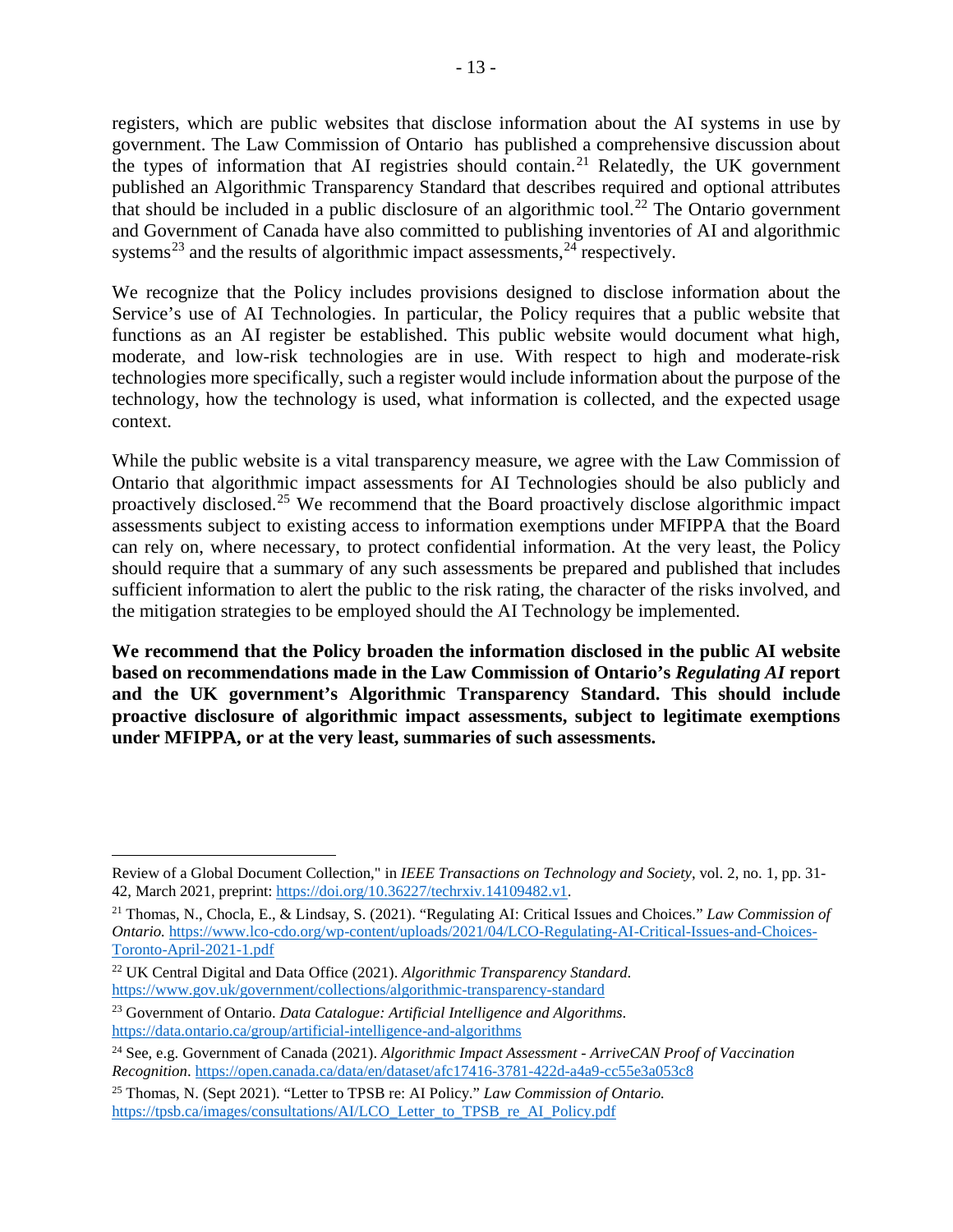# 3. Putting the Policy into practice

The Policy requires the Service to develop numerous processes and procedures that are essential to putting the Policy's risk management framework into practice. In this section we highlight requirements that will need to be defined and offer preliminary recommendations on what they should address.

## <span id="page-13-0"></span>Establish requirements for effective human intervention

The role of a 'human in the loop' is often discussed as a critically important measure to ensure that decisions about individuals are not made solely on the basis of an algorithmic system. In our Trustworthy AI Comments, we emphasized the importance of taking a risk-based approach to determining human oversight and intervention requirements. We reflected on the nuance of this issue in our Private Sector Privacy Comments, where we noted that human oversight is not a cureall to address all algorithmic harms.

In the context of law enforcement, if predictive policing systems make predictions based on training data about policing in a community, the system may reproduce biases associated with historical policing practices.<sup>[26](#page-13-1)</sup> Simply putting a human in the loop does not solve this problem. The human-in-the-loop will need the appropriate experience or training to identify and mitigate bias. And they will need support to avoid deferring to the judgement of AI systems which they may see as more objective than their own thinking — in a phenomenon labelled 'automation bias.<sup>[27](#page-13-2)</sup> At the same time, humans-in-the-loop will need to be aware of how human biases and decision-making have resulted in the inequitable situations that produce the data in the first place and which may cause or perpetuate bias in AI systems.

There should be clear objectives in the Policy for human oversight and intervention. These should be supplemented by criteria and a methodology for assessing the efficacy of a human-in-the-loop process in meeting those objectives. These goals, criteria, and methods can then inform training content for Service members who play the role of a human-in-the-loop, inform procurement requirements, and help determine how human review and intervention might be tested, measured, or monitored. The criteria should pay particular attention to the role of discretion in the decisionmaking process being considered for automation by the AI system. In circumstances where a significant degree of discretion is required, it may not be appropriate for AI to make even the initial recommendation, while in other cases it might be. Care must also be taken to ensure individuals responsible for exercising human oversight have the time, resources, information, and capacity

<https://slate.com/technology/2021/06/human-oversight-artificial-intelligence-laws.html>

<span id="page-13-1"></span><sup>&</sup>lt;sup>26</sup> Richardson, R., Schultz, J. and Crawford, K. (2021). "Dirty Data, Bad Predictions: How Civil Rights Violations Impact Police Data, Predictive Policing Systems, and Justice." *NYU Law Review Online*. [https://www.nyulawreview.org/online-features/dirty-data-bad-predictions-how-civil-rights-violations-impact-police-](https://www.nyulawreview.org/online-features/dirty-data-bad-predictions-how-civil-rights-violations-impact-police-data-predictive-policing-systems-and-justice/)

<span id="page-13-2"></span>[data-predictive-policing-systems-and-justice/](https://www.nyulawreview.org/online-features/dirty-data-bad-predictions-how-civil-rights-violations-impact-police-data-predictive-policing-systems-and-justice/) <sup>27</sup> For a discussion of the limitations of human-in-the-loop, see, e.g. Green, B. and Kak, A. (June 15, 2021) "The False Comfort of Human Oversight as an Antidote to A.I. Harm." *Slate*.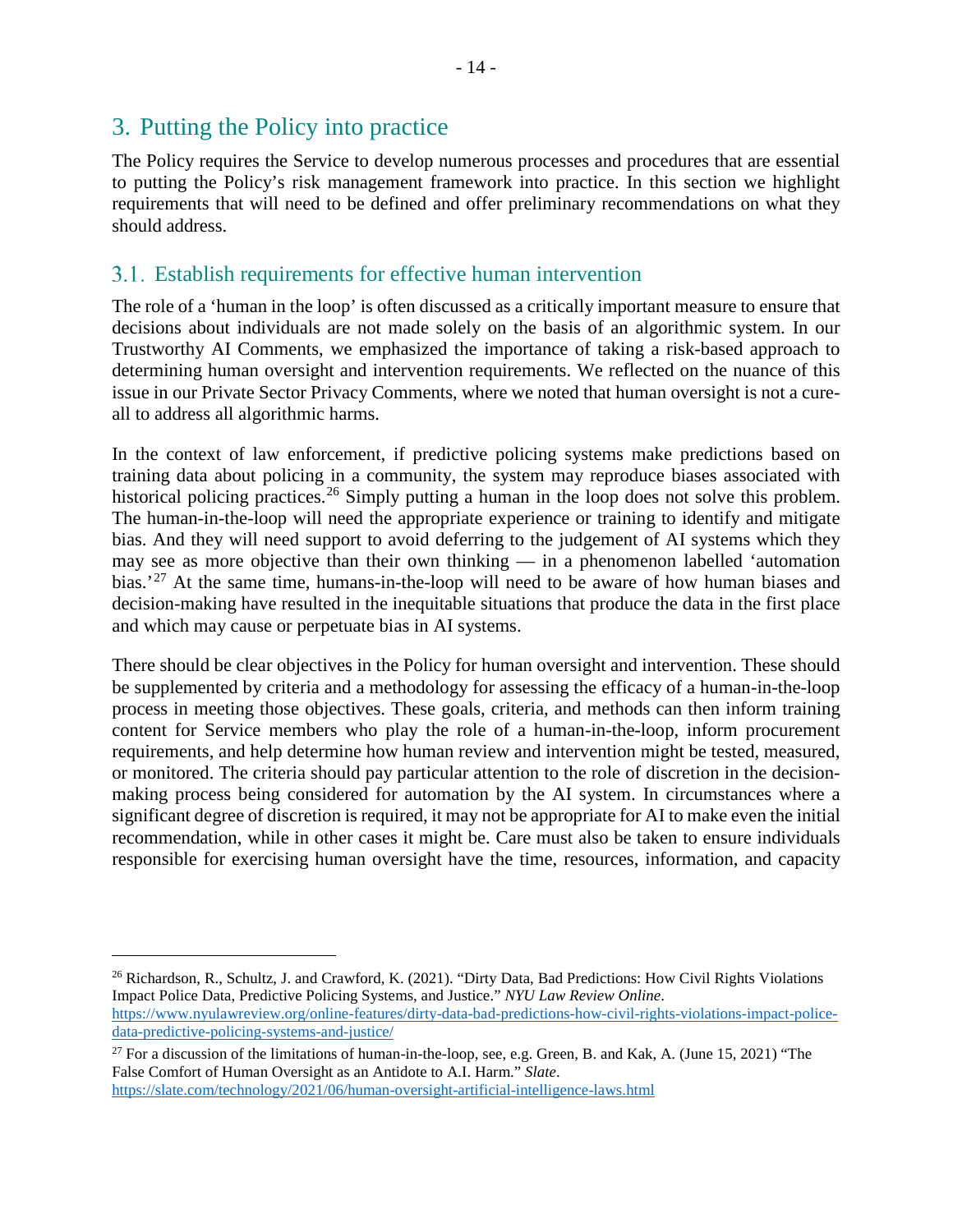needed to effectively review decisions. If such supports are not in place, human oversight provides limited benefit. [28](#page-14-1)

In the Policy, human oversight is not presented as a control used to mitigate other risks. Instead, it is discussed in the context of defining risk levels, such that the absence of, or difficulty in exercising, human oversight in and of itself is treated as though it is an independent harm. In our view, human-in-the-loop should be included instead as a required or recommended mitigation measure, depending on the risk assessment.

**We recommend that the Board develop requirements relating to human-in-the-loop processes that include:**

- **a) A process to determine which aspects of decision-making should be automated and which should be subject to human review. This process should assess:**
	- **i. The role of discretion in the decision;**
	- **ii. The accuracy, performance, and robustness of the AI system being considered; and**
	- **iii. The consequences of an incorrect decision.**
- **b) Ensuring humans-in-the-loop have the time, resources, information, and capacity needed to effectively review automated decisions or predictions.**
- **c) Logging and recordkeeping requirements for human review and intervention activities.**
- **d) Including human oversight metrics among the indicators that must be reported back to the Board.**

### <span id="page-14-0"></span>Establish requirements for meaningful explainability

Another important AI accountability measure is 'explainability.' AI explainability is the degree to which an AI system can reveal its inner workings to describe the information, criteria, and reasoning it used in making a decision or coming to a conclusion. Explainability can help support meaningful human-in-the-loop processes by providing the information required by a human to review decisions made by the system.

There is not yet a clear standard for what constitutes a meaningful explanation.<sup>[29](#page-14-2)</sup> However, the purpose of the AI system, the class of people who might seek an explanation and for what purposes (i.e. the intended audience), and the risks associated with a failure to explain an output may constitute a reasonable starting place for determining the explainability requirements for a given system.<sup>[30](#page-14-3)</sup> This is in line with th[e Draft Facial Recognition Technologies Guidance,](https://www.priv.gc.ca/en/about-the-opc/what-we-do/consultations/gd_frt_202106/) which requires

<span id="page-14-1"></span><sup>&</sup>lt;sup>28</sup> See, e.g. Green, B. (2021). "The Flaws of Policies Requiring Human Oversight of Government Algorithms." *Working paper*. <http://dx.doi.org/10.2139/ssrn.3921216>

<span id="page-14-2"></span><sup>&</sup>lt;sup>29</sup> See, e.g. Arrieta A.B. et al (2020). "Explainable Artificial Intelligence (XAI): Concepts, Taxonomies, Opportunities and Challenges toward Responsible AI." *Information Fusion (58)*. Preprint retrieved from: <https://arxiv.org/abs/1910.10045>

<span id="page-14-3"></span><sup>30</sup> See, e.g. Amarasinghe, K. et al (2021) "Explainable Machine Learning for Public Policy: Use Cases, Gaps, and Research Directions." Working paper available at:<https://arxiv.org/abs/2010.14374>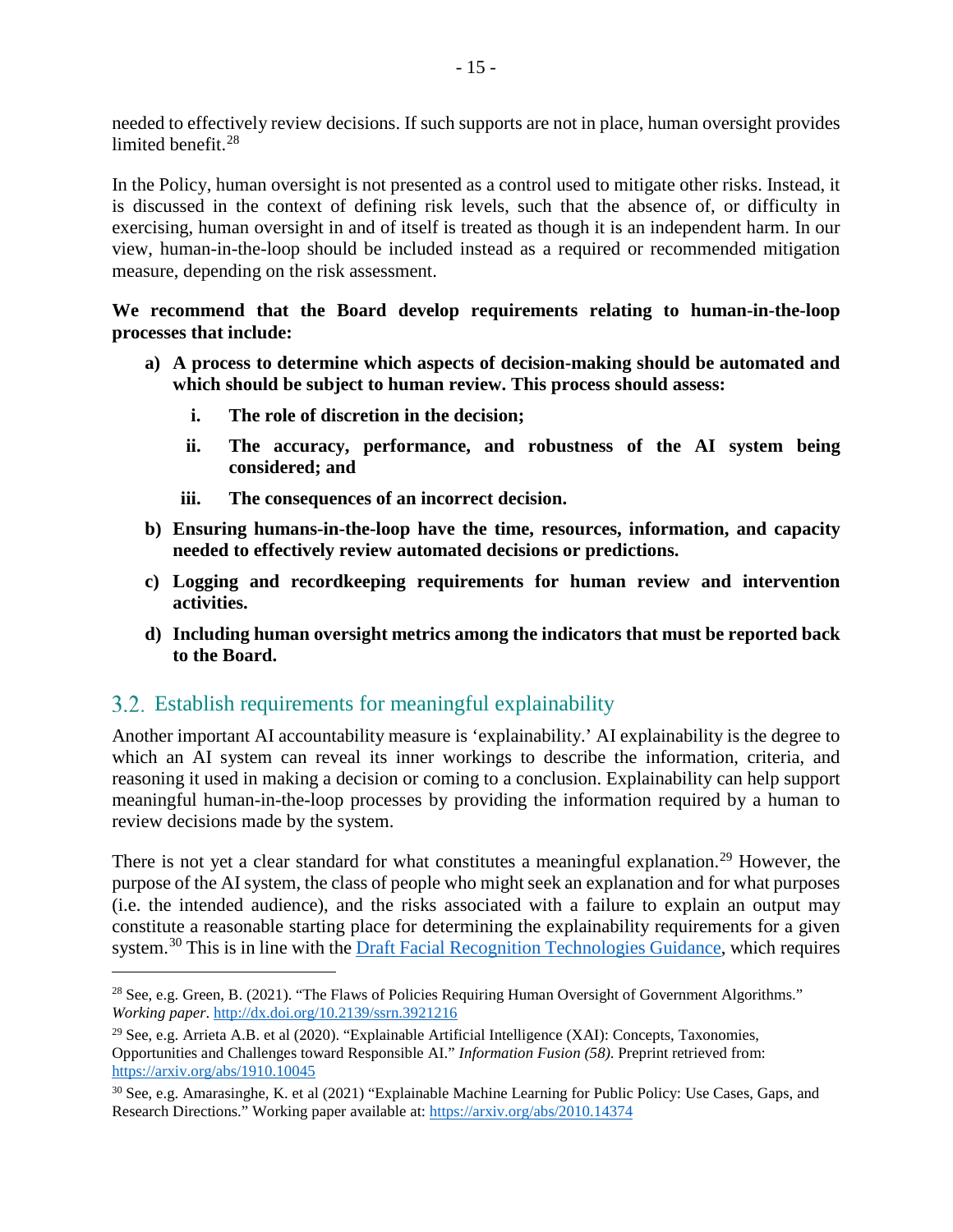that the performance of a facial recognition technology be explainable insofar as it should be subjected to testing to determine false positive and false negative rates, as opposed to requiring a comprehensive explanation about *how* the technology identified an individual.

The Policy indicates AI Technology that is not fully explainable should be considered an extreme risk. As with our discussion of human-in-the-loop, however, it would be better to see explainability as a mitigation measure for certain risks, and the lack of explainability as an aggravating factor for others. It may be reasonable to expect that an extreme risk technology should be meaningfully explainable, but it does not follow that any AI system becomes an extreme risk if it cannot be meaningfully explained. Conversely some form of explainability is just asimportant for many lowrisk AI technologies. A certain baseline of explainability helps to support meaningful responses to FOI requests, requests for access to personal information, and protects against risks to procedural fairness and accountability. The use of an AI technology that diminishes the overall transparency of the Service, or makes it more difficult for the Service to respond to freedom of information requests would be harmful for those reasons.

**We recommend that the Policy consider explainability as a mitigating factor, and lack of explainability as an aggravating factor when assessing potential harms in its risk assessment process, and that the Policy set out a certain baseline level of explainability requirements that must be met for all levels of risk.** 

# 4. Moving the Policy forward

In 2020, the Board made a commitment to build public confidence and address systemic racism,<sup>[31](#page-15-0)</sup> including by consulting with experts and communities, enhancing transparency, and providing for independent auditing and greater service accountability. These commitments are echoed in the Policy, whose guiding principles include the need for public trust in policing and to preserve the dignity and privacy and other rights of individuals and communities.

The IPC commends the Board's commitment to develop an AI governance framework in a transparent manner that allows for public input. However, as we have highlighted in our submission, there remain outstanding issues that require revisions to the Policy, as well as detailed work on the operational procedures and processes required to support the Policy.

# 4.1. Continue to consult the public on the development of the procedures

The Policy requires that the Service develop, in consultation with experts and stakeholders, procedures and processes for the assessment of New AI Technologies. We note that many procedures and processes will need to be developed, including:

- Guidance for Service members to identify an AI Technology;
- Requirements for recordkeeping;
- Requirements for effective human intervention;

<span id="page-15-0"></span><sup>&</sup>lt;sup>31</sup> Toronto Police Services Board. (2020) "Police Reform in Toronto: Systemic Racism, Alternative Community Safety and Crisis Response Models and Building New Confidence in Public Safety." *Toronto Police Services Board Report*. [https://www.toronto.ca/wp-content/uploads/2020/09/8e5a-public\\_agenda\\_aug\\_18.pdf](https://www.toronto.ca/wp-content/uploads/2020/09/8e5a-public_agenda_aug_18.pdf)